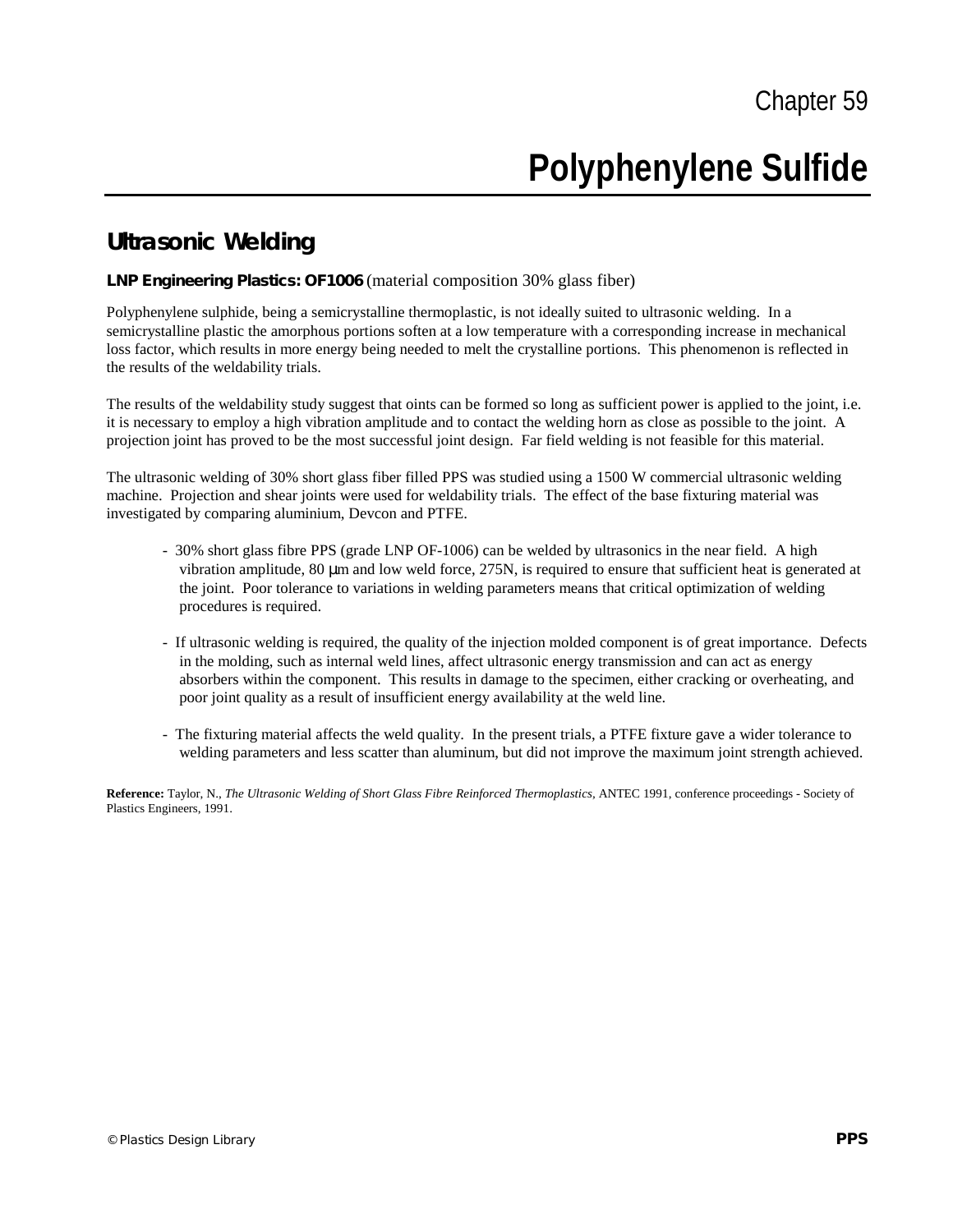## **Infrared Welding**

### **Bayer: Tedur 9611** (material compostion: 45% glass fiber reinforcement)

Due to the orinetation of the glass fibers, the bulk material specimen (3 mm thick plates) showed a strength of 120 MPa parallel to the welded line and 80 MPa normal to it. In tests showing the actual weld strength of IR welded polyphenylene sulfide (PPS) plates as a function of weld layer thickness, PPS does not show a minimum in the course of strength. At the same time, the range of melt layer thicknesses resulting in optimal strengths is comparable to that in heated tool butt welding. The obtained strengths of PPS welded seams exceeded a range of 45 MPa. This corresponds to a welding factor of approximately 0.6 at a base material strength of 80 MPa.

**Reference:** Potente, H., Michel, P., Heil, M., *Infrared Radiation Welding: A Method for Welding High Temperature Resistant Thermoplastics,*  ANTEC 1991, conference proceedings - Society of Plastics Engineers, 1991.

# **Adhesive Bonding**

### **GE Plastics: Supec**

A study was conducted to test for bond strength on a representative matrix of commonly used plastics and the adhesives best suited to them. For many of the plastics evaluated, the effect of polymer composition on bond strength was evaluated by compounding plastic formulations with each of the most commonly used additives and fillers for that plastic; common grades were used for the remaining resins. The effect of each additive and filler was determined by comparing the bond strength achieved with the specially compounded formulations to that of the neat plastic. In addition, the effect of surface roughening and chemical treatment of the plastic surface on bond strength was examined.

The block-shear (ASTM D 4501) test was chosen as the test method because it places the load on a thicker section of the test specimen that can withstand higher loads before experiencing substrate failure. In addition, the geometry of the test specimens and the block-shear fixture helps minimize peel and cleavage forces in the joint. How well the block-shear test method reflects the stresses that an adhesively bonded joint will experience in real world applications should be considered. Also, limitations on the data due to the variety of additives and fillers used by different companies should not be ignored.

Loctite 3105, a light curing acrylic adhesive, achieved the highest bond strengths on the grades of PPS evaluated. Prism 401 and Super Bonder 414, both cyanoacrylate adhesives, achieved the second highest bond strengths. The lowest bond strengths were achieved by Depend 330, a two-part no-mix acrylic adhesive, and Black Max 380, a rubber toughened cyanoacrylate adhesive. Typically, Depend 330 achieved slightly higher bond strengths than Black Max 380.

### *Surface Treatments*

Surface roughening caused a statistically significant increase in the bond strengths achieved by all the adhesives evaluated, with the exception of Loctite 3105, which experienced no statistically significant change. The use of Prism Primer 770, in conjunction with Prism 401, did not produce any statistically significant change in the bondability of PPS.

#### *Other Information*

PPS is compatible with all Loctite adhesives, sealants, primers, activators, and accelerators. Recommended surface cleaners are isopropyl alcohol and Loctite ODC Free Cleaner 7070.